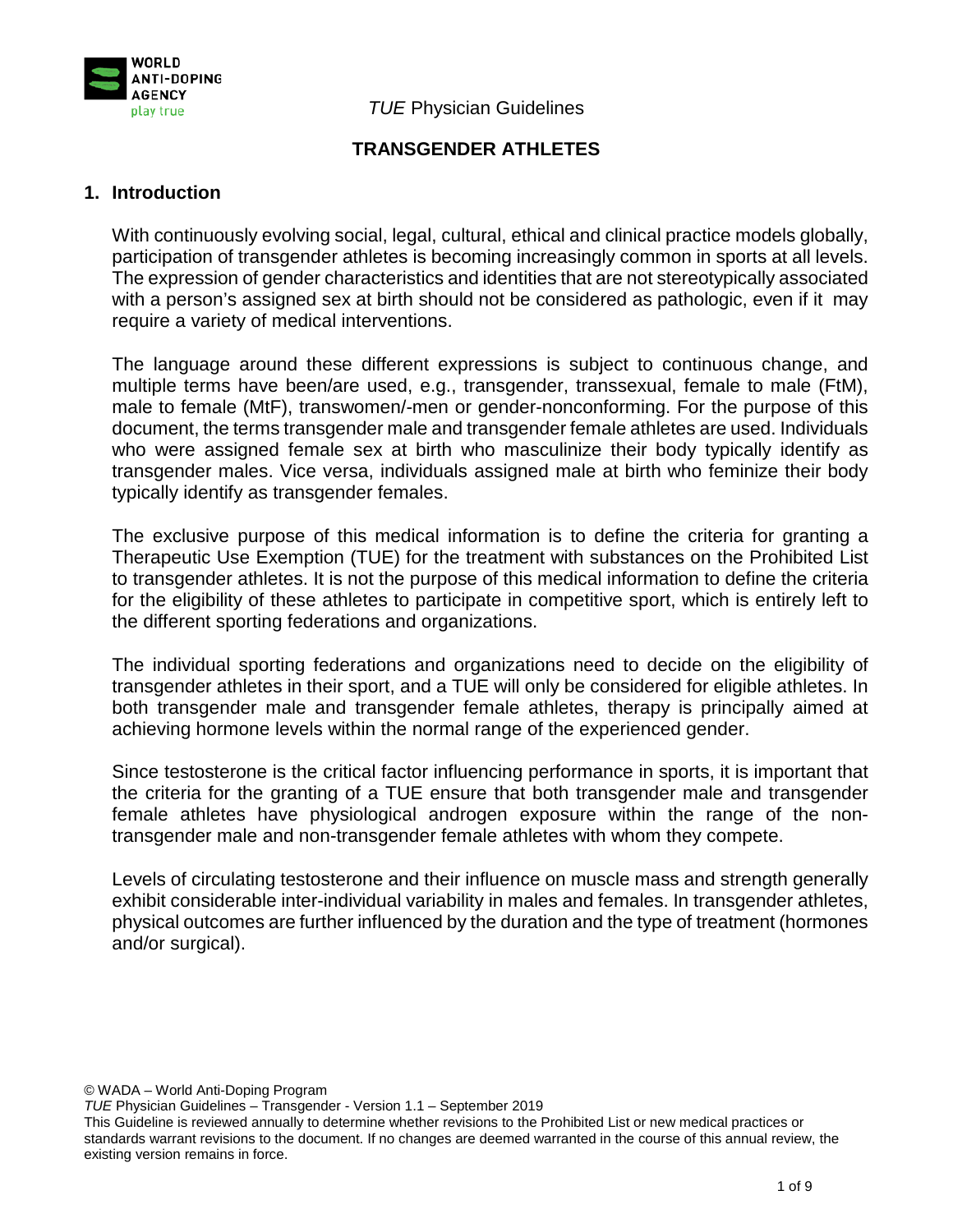

# **2. Diagnosis**

#### 1) Medical History

Transgender/gender incongruent individuals are those with a gender identity other than their sex designated at birth (that is usually based on external genitalia). Some transgender/gender incongruent individuals will suffer distress from this incongruence.

The distress that is caused by the discrepancy between an individual´s gender identity and their sex designated at birth is called gender dysphoria and may appear before, during or after puberty. In some individuals, there is no history of gender nonconforming behaviors in childhood; and an adolescent's or adult's gender dysphoria may come as a surprise to others in their surroundings.

Medical history will elaborate on the diagnostic workup and consequent treatment. Many individuals need both hormone therapy and surgery, while others need only one of these treatment options, and some need neither. Surgical treatment alone is rare. In transgender male athletes, surgeries include hysterectomy and/or oophorectomy, in transgender female athletes orchidectomy. In a recent review, it was noted that many transgender males and females undergo cosmetic gender affirmation surgery rather than gonadectomies or genital surgery.

#### 2) Diagnostic Criteria

The ICD-10 classification and criteria for gender identity disorders are currently under review to account for advances in research and clinical practice, shifts in social attitudes and the relevant laws and emerging human rights standards. ICD-11 will most likely distinguish issues related to gender identity from mental disorders and introduce different terms such as gender incongruence.

In transgender athletes who are eligible for competition based on the rules of their respective sport, the process that will have taken place prior to their transition may vary considerably depending on the medical community and the law in the respective country.

#### 3) Relevant Medical Information

Transgender athletes may be granted a TUE only once their eligibility and gender has been established with their sport federation. The respective criteria and characteristics of eligibility defined by their sport need to be documented in the TUE application.

A TUE application needs to include a report by a health professional providing care for transgender persons and detail the medical history including any previous partially or fully reversible physical treatment. This report should be complemented by an endocrinologist's report on initialization of hormone therapy and a surgical report where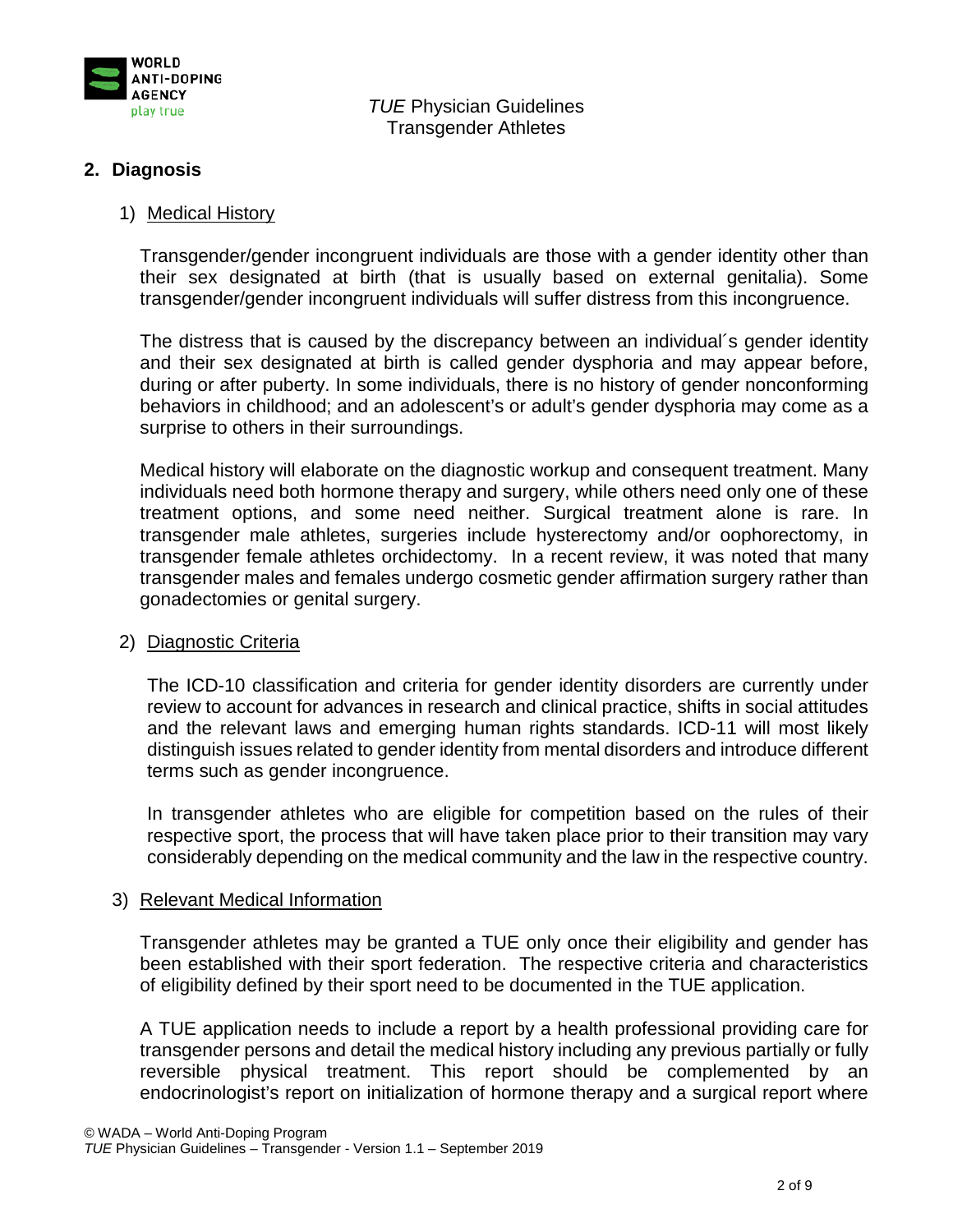

applicable. Prior to treatment, a full general medical assessment needs to be completed to assess the individual risk associated with the different therapeutic options.

# 3. **Medical Best Practice Treatment**

Hormone therapy will be essential for the anatomical and psychological transition process in most transgender athletes.

# 1) Name of prohibited substances

The cross-sex hormone (=gender affirming hormone) administered to transgender male athletes is testosterone which is prohibited. Testosterone, various testosterone esters including long-acting or oral testosterone undecanoate, testosterone cypionate, enanthate, or mixed testosterone esters might be used depending on the medical indication as well as local and individual logistics.

The cross-sex hormone (=gender affirming hormone) administered to transgender female athletes is estrogen which is not prohibited. The prohibited substance administered to transgender female athletes for therapeutic purposes is the antiandrogen and diuretic spironolactone. Spironolactone binds to the androgen receptor and competes with dihydrotestosterone (DHT), the active metabolite of testosterone, blocking its action. Although the mechanism is unknown, spironolactone may also reduce overall testosterone levels. Spironolactone allows reduction in the estrogen doses required to optimize the hormone regime.

#### **Notes:**

- **•** Athletes who apply for a TUE for spironolactone will also need to apply for TUE for any threshold substances they might take simultaneously (e.g., salbutamol, salmeterol, methylephedrine, ephedrine).
- **•** Gonadotropin-Releasing Hormone (GnRH) analogues are used in adjunct with estrogens as long-term therapy in transgender female athletes and lower testosterone levels more effectively than other estrogen-anti-androgen combinations. They are currently prohibited in male athletes due to their initial stimulation effect on testosterone. Transgender athletes who are eligible to participate as females in their sport do not require a TUE for GnRH analogues. If a transgender athlete is feminising their body while still participating as a male in their sport and is therefore subject to anti-doping regulations for male athletes, then a TUE should be requested.
- **•** All therapeutic interventions in transgender females are aimed at lowering testosterone levels/counteracting testosterone effects. Given this therapeutic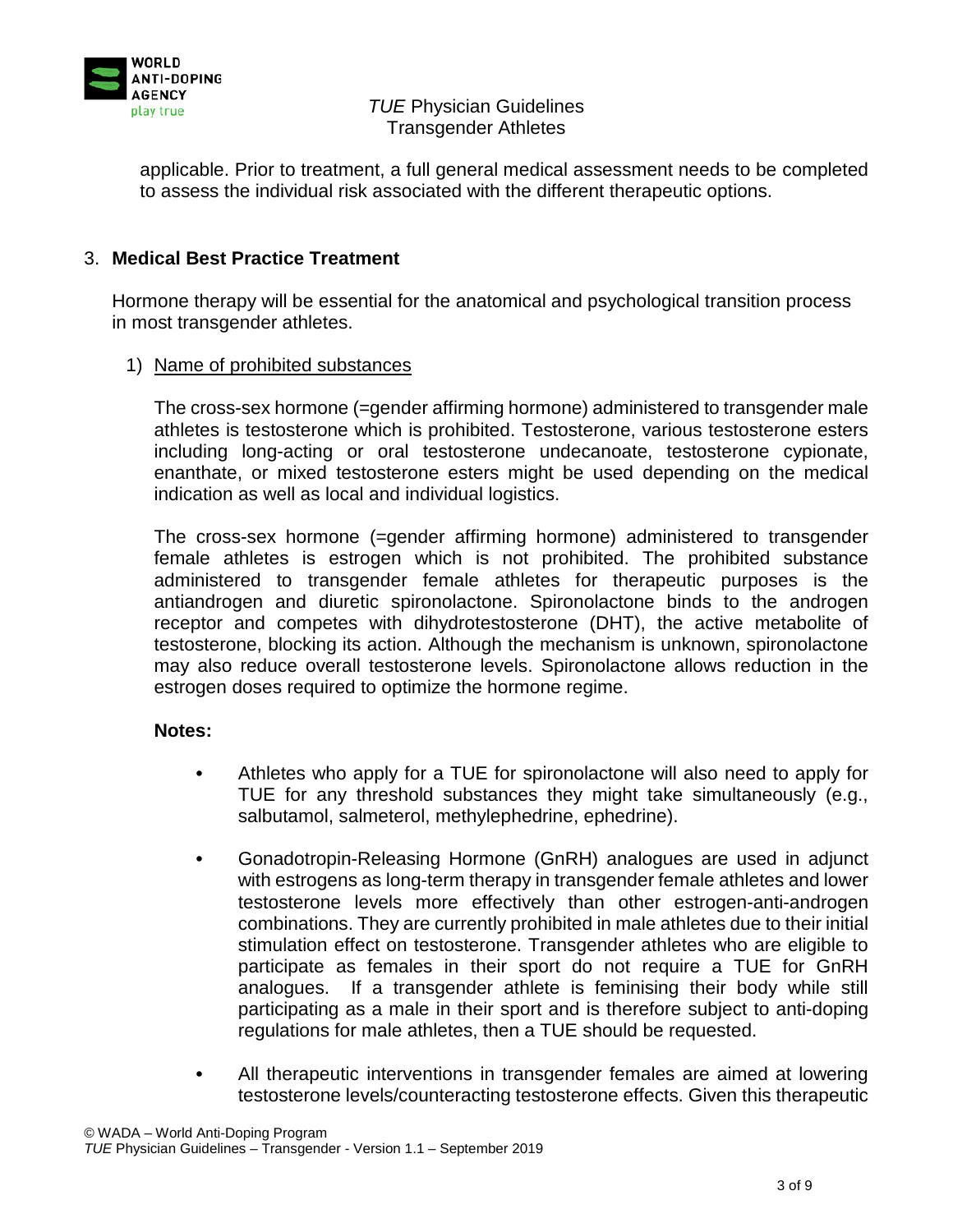

goal and the performance-enhancing effect of testosterone, there is no known indication for testosterone supplementation in transgender female athletes.

# 2) Route of administration

# **i. Transgender male athletes:**

- 1. Intramuscular: testosterone undecanoate, cypionate, enanthate or mixed esters. The treatment must be recorded by a health professional and kept available for review at any time.
- 2. Testosterone pellets might be inserted subcutaneously and provide constant testosterone levels avoiding peaks and troughs.
- 3. Testosterone patches, gels and creams slowly diffuse testosterone through the skin and have a daily dosing regimen avoiding peaks. There is a risk for skin contact to cause inadvertent exposure to other athletes, and therefore the site of application must be covered in contact sports. A buccal testosterone tablet is also available.
- 4. Oral administration of testosterone undecanoate is less frequently used. After absorption from the GI tract, first-pass metabolism of testosterone creates very low and unsatisfactory oral bioavailability. Oral testosterone undecanoate is absorbed via gut lymphatics but only when taken together with a fatty meal. Alkylated androgens such as 17α-methyl testosterone are hepatotoxic and should not be used.

# **ii. Transgender female athletes:**

Spironolactone is administered orally.

# 3) Dosage and Frequency

#### i. **Transgender male athletes:**

Regimens to change secondary sex characteristics follow the general principle of hormone replacement treatment of male hypogonadism. The exact dosage and frequency are to be determined by the prescribing endocrinologist utilizing standard dosage regimens.

Intramuscular administration of testosterone cypionate, enanthate or mixed testosterone esters every one to four weeks may result in fluctuating blood testosterone levels with peaks and troughs. The recommended standard doses are a maximum dose of 100-125 mg weekly, or 200-250 mg every two to three weeks. More stable and physiological levels are achieved with shorter intervals between doses (e.g., weekly versus every two weeks). Even more stable levels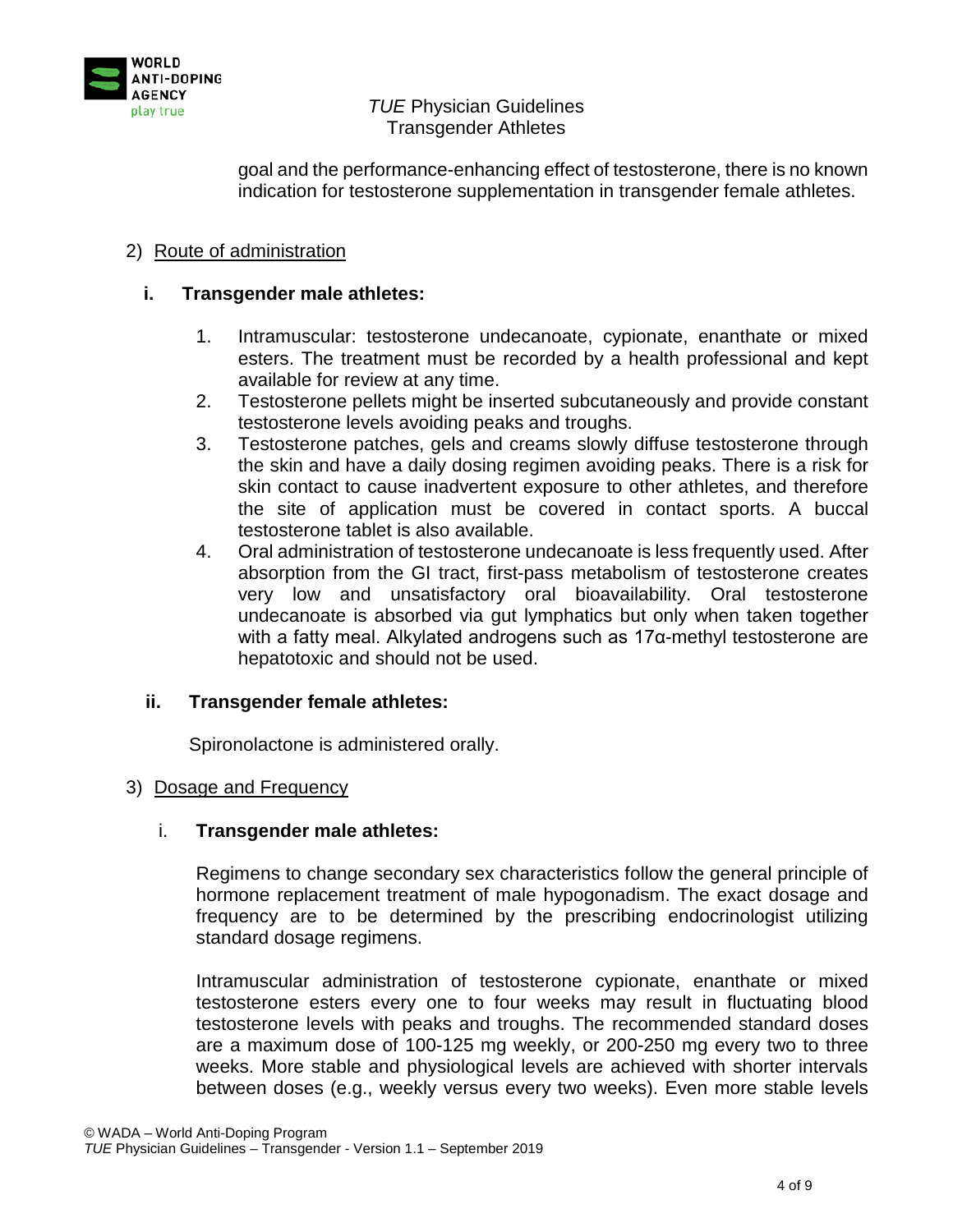

may be achieved with long-acting testosterone undecanoate, which may be well suited for transgender male athletes competing at the elite level. The standard dosing regimen requires a loading dose (1000 mg) during initiation of treatment and then four 1000 mg doses per year. Optimal clinical results may require individual dose titration around the 12-week dose interval, ranging between 10-14 weeks, according to clinical effects and trough serum levels.

For injectable testosterone, peak testosterone (24-48 hours after injection) levels can transiently exceed the normal reference upper limit. Therefore, the dosage should be monitored with trough serum testosterone levels. The testosterone product, dosage and timing of the previous treatment with injectable testosterone products must be recorded and submitted for annual review or for dosage changes.

Testosterone gel can be monitored by serum testosterone levels at any time. Any change in product, dosage or treatment schedule of testosterone should be approved by the ADO.

Oral testosterone undecanoate administration is usually twice or thrice daily with meals.

# ii. **Transgender female athletes:**

Spironolactone 100-200 mg taken daily. Higher doses up to 400 mg might be required to achieve low level testosterone thresholds defined by the sport.

# 4) Recommended duration of treatment

Testosterone therapy is life-long in transgender male athletes unless contraindications occur (for TUE validity see 7.).

Spironolactone in combination with estrogen in transgender female athletes is also lifelong unless there is removal of the gonad, or where therapy is changed to use another testosterone-lowering agent (e.g., GnRH analogues if available and/or indicated).

# 4. **Other Non-Prohibited Alternative Treatments**

Transgender male athletes require hormonal treatment with testosterone, for which there is no non-prohibited alternative.

In transgender female athletes, GnRH analogues (not prohibited in females) or the progestin cyproterone acetate (in general not prohibited) may be used and in fact achieve lower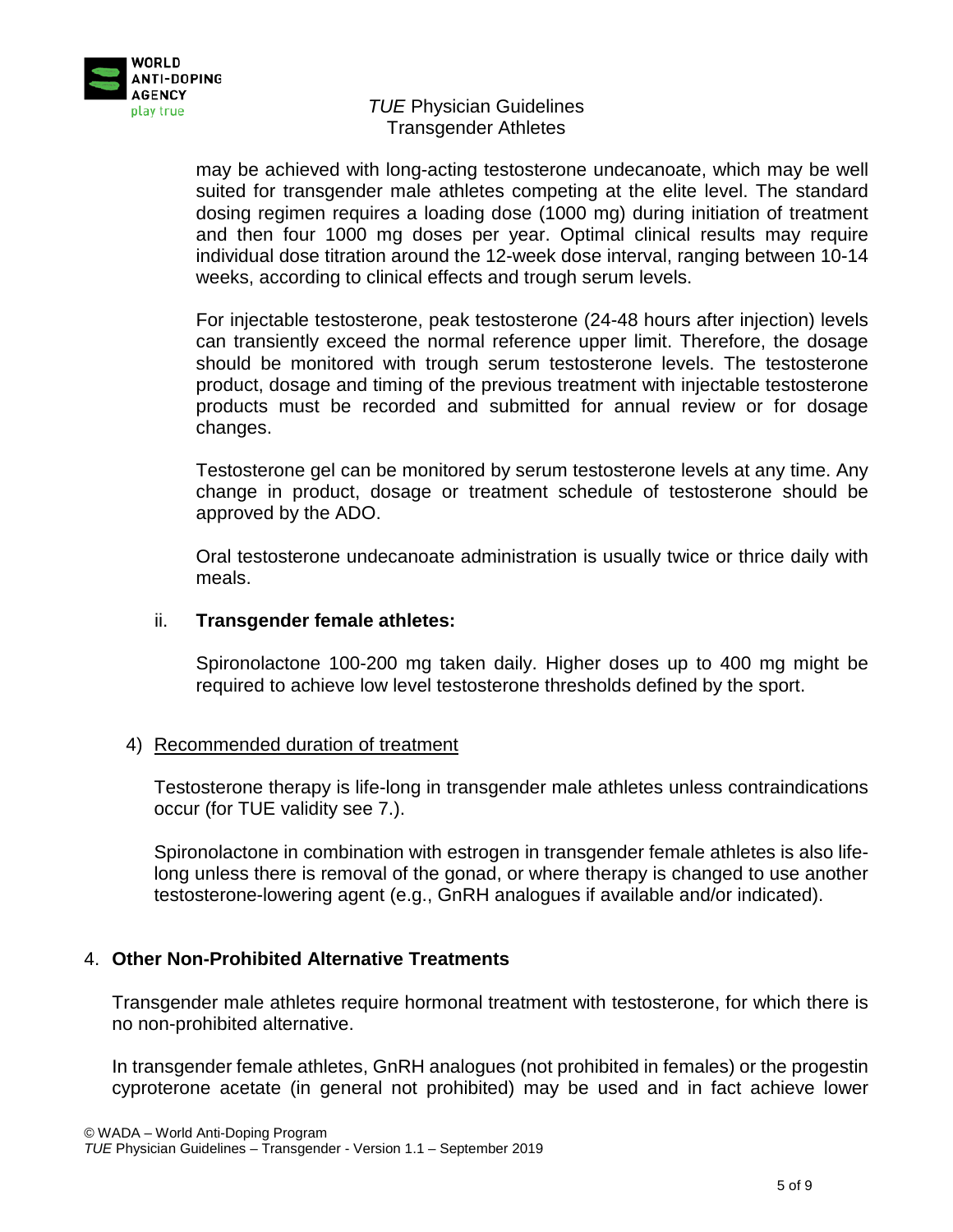

testosterone levels than estrogen/spironolactone combinations. However, cost and availability in some countries might prevent athletes from gaining access to these therapies. In addition, safety and comparative effectiveness data do not exist to mandate one approach versus another.

# 5. **Consequences to Health if Treatment is Withheld**

In transgender athletes, hormones help to optimize a gender role experience congruent with gender identity, improve quality of life, and reduce mental health problems. It has been shown that the incidence of mental health problems is higher prior to hormonal treatment in transgender persons desiring medical transition.

In transgender male athletes, there is an increased risk of bone density loss after oophorectomy if testosterone therapy is interrupted or insufficient.

### 6. **Treatment Monitoring**

To control for the secondary effects of receiving long-term hormone therapy, any transgender athlete needs permanent thorough medical monitoring by a health professional providing care for transgender persons or experienced clinicians as applicable. Providers should be knowledgeable of the most up-to-date hormone guidelines by the World Professional Association for Transgender Health (WPATH) and/or The Endocrine Society (see references).

It is the transgender male athlete's responsibility to provide the TUEC with a complete record of testosterone prescriptions of oral, gel or buccal testosterone products and date, dosage and name of medical personnel administering injections of testosterone.

Unannounced urine testing (at least 1-2 times per year) should be conducted by the ADO. Furthermore, regular serum testing as ordered by the athlete's health professional providing care (at least 1-2 times per year) is required and the relation to injection timing or gel application should be clearly noted. Treatment should use standard testosterone doses which should return the mid-interval testosterone to mid-normal levels

In transgender female athletes, the therapeutic goal of spironolactone combination therapy will have to consider the eligibility criteria of the sport that define testosterone threshold values. The sport will also define the exact method and how often values are to be monitored.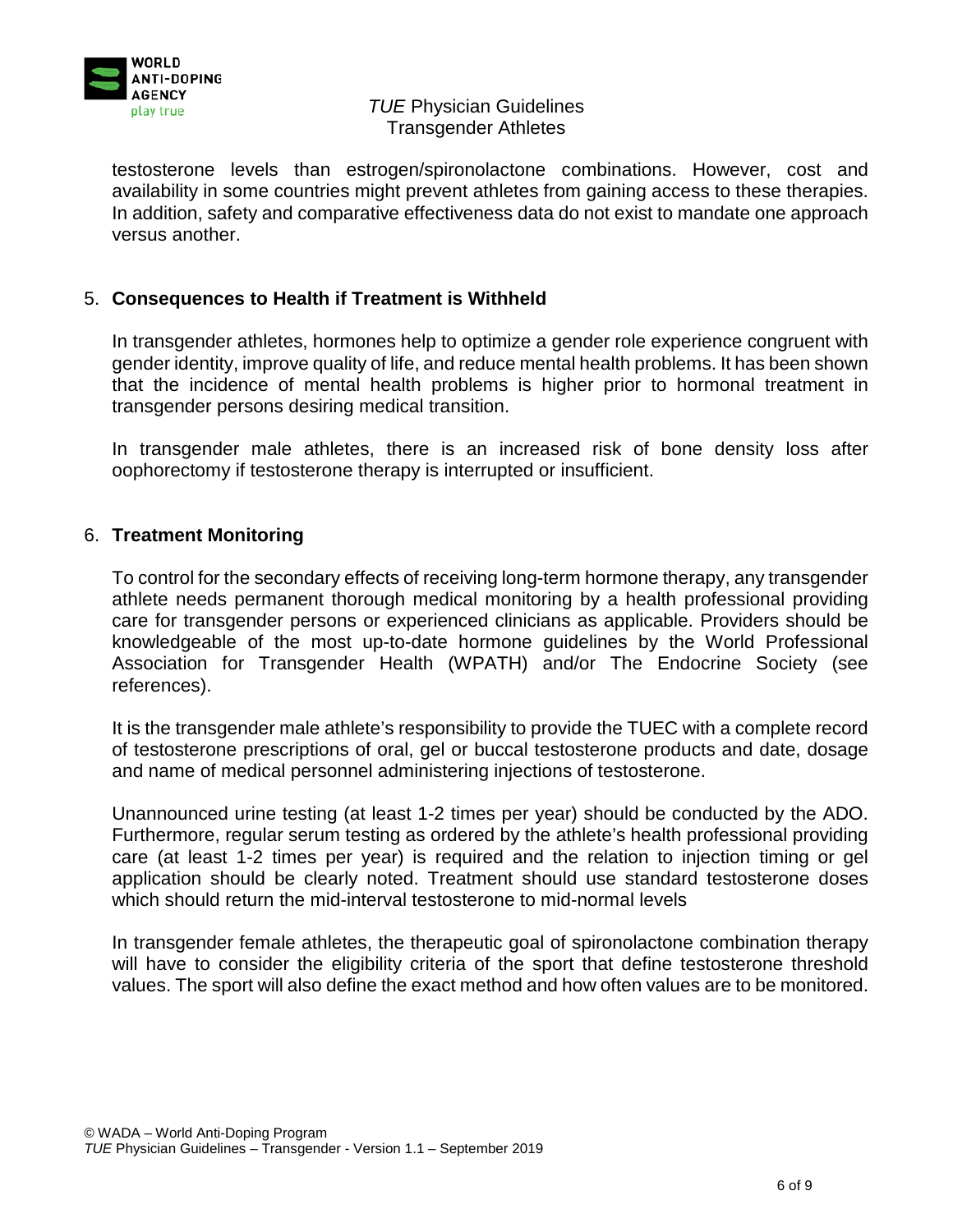

### 7. **TUE Validity and Recommended Review Process**

As mentioned above, hormone replacement is usually continued lifelong, unless medical contraindications arise. TUE validity should be for ten (10) years in transgender male athletes with a mandatory requirement for annual follow-up reports including testosterone dosing regimens and levels to be submitted to the TUEC as above.

TUE validity should also be for ten (10) years in transgender female athletes with a requirement for annual follow-ups (the sport's eligibility criteria might define further review needs). In transgender female athletes who undergo orchidectomy, spironolactone will no longer be necessary after the intervention.

### 8. **Any Appropriate Precautionary Matters**

Absolute contraindications to testosterone therapy include pregnancy (not applicable in case of transgender male after hysterectomy) and untreated polycythemia with a hematocrit of 55% or higher.

Baseline laboratory values including hematocrit are important to both assess initial risk and evaluate possible future adverse events. All transgender male athletes need to be carefully monitored for cardiovascular and diabetes risk factors. Even though testosterone has not been shown to increase risk in healthy patients, it might do so in those with risk factors. Lipid profiles might be affected and may be regularly assessed.

Spironolactone is typically contraindicated in patients with anuria, acute renal insufficiency, significant impairment of renal excretory function, hyperkalemia, Addison's disease, and with concomitant use of eplerenone (anti-mineralocorticoid used in chronic heart failure), all conditions rather unlikely to be seen in active athletes.

Being given a potassium-sparing diuretic, transgender female athletes receiving spironolactone should be monitored for their blood pressure reactions and hyperkalemia.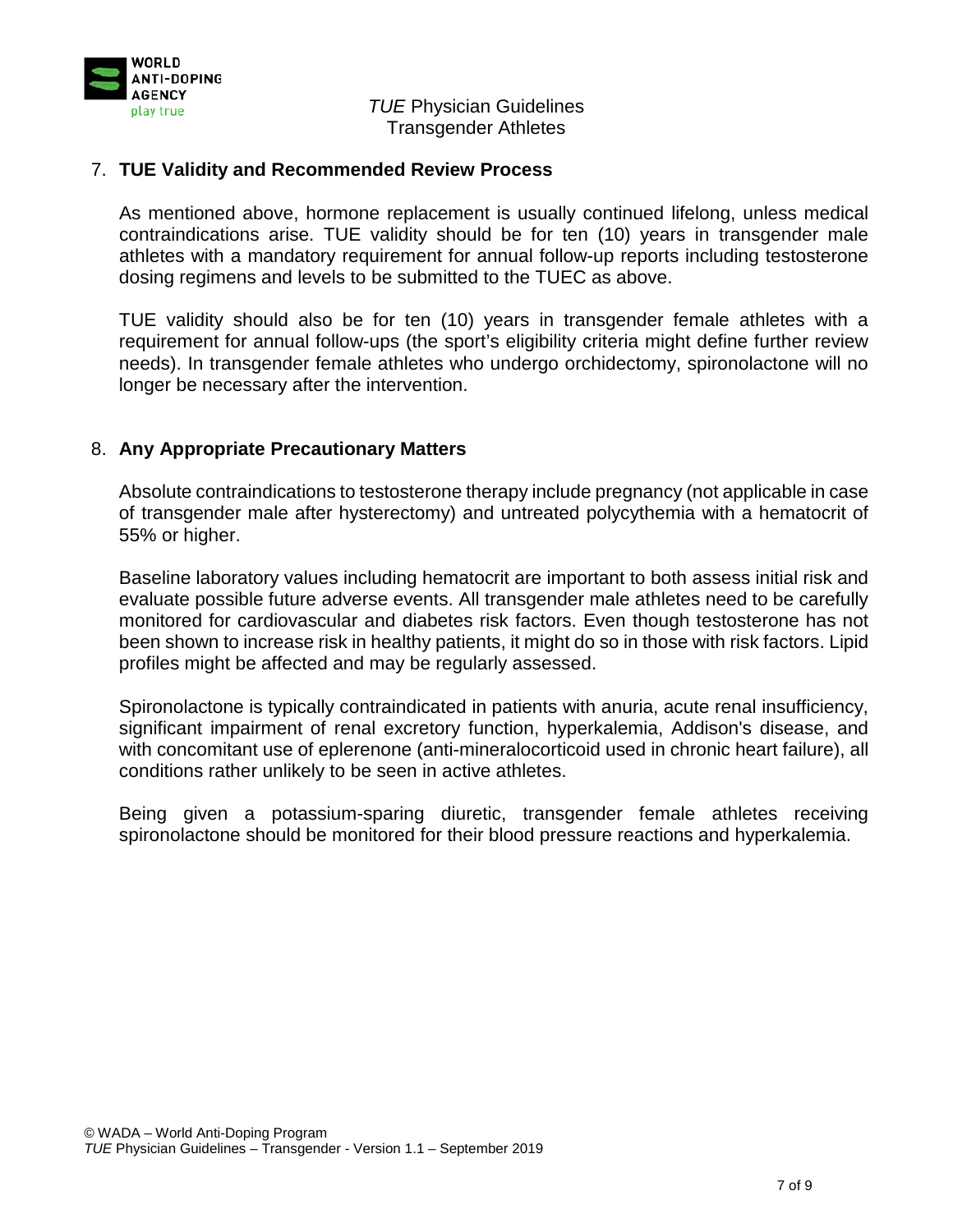

### **References**

- 1. International Olympic Committee. Model Transgender Rules for International Federations. 2017. (in process)
- 2. Hembree WC, Cohen-Kettenis PT, Gooren L, Hannema SE, Meyer WJ III, Murad MH, Rosenthal SM, Safer JD, Tangpricha V, T'Sjoen GG. Endocrine treatment of genderdysphoric/gender-incongruent persons: An Endocrine Society clinical practice guideline. J Clin Endocrinol Metab. 2017 Nov; 102(11): 1–35.
- 3. Fraser L, Knudson G. Past and future challenges associated with standards of care for gender transitioning clients. Psychiatr Clin N Am. 2017 Mar; 40(1):15–27.
- 4. Jones BA, Arcelus J, Bouman MP, Haycraft E. Sport and transgender people: A systematic review of the literature relating to sport participation and competitive sport policies. Sports Med. 2017 Apr;47(4):701-716.
- 5. Tangpricha V, Safer JD. Transgender women: Evaluation and management. Updated May 2017. Available from: https://uptodate.com/contents/ transgender-womenevaluation-and-management.
- 6. Kailas M, Lu HMS, Rothman WF, Safer JD. Prevalence and types of gender-affirming surgery among a Sample of transgender endocrinology patients prior to state expansion of insurance coverage. Endoc Pract. 2017;23(7):780-786.
- 7. Wylie K, Knudson G, Khan S, Bonierbale M, Watanyusakul S. Serving Transgender People: Clinical Care Considerations and Service Delivery Models in Transgender Health. The Lancet. 2016 Jul 23;388(10042):401-411.
- 8. Winter S, Diamond M, Green J, Karasic D, Reed T, Whittle S, Wylie K. Transgender people: health at the margins of society. Lancet. 2016 Jul 23;388(10042):390-400.
- 9. Reed GM, Drescher J, Krueger RB, Atalla E, Cochran SD, First MB, Cohen-Kettenis PT, Arango-de Montis I, Parish SJ, Cottler S, Briken P, Saxena S. Disorders related to sexuality and gender identity in the ICD-11: revising the ICD-10 classification based on current scientific evidence, best clinical practices, and human rights considerations. World Psychiatry. 2016 Oct;15(3):205-221.
- 10.Feldman J, Deutsch MB. Primary care of transgender individuals. Updated Nov 2016. Available from: https://uptodate.com/contents/primary-care-of-transgender-individuals
- 11.IOC Consensus Meeting on sex reassignment and hyperandrogenism. Nov 2015. Available from: